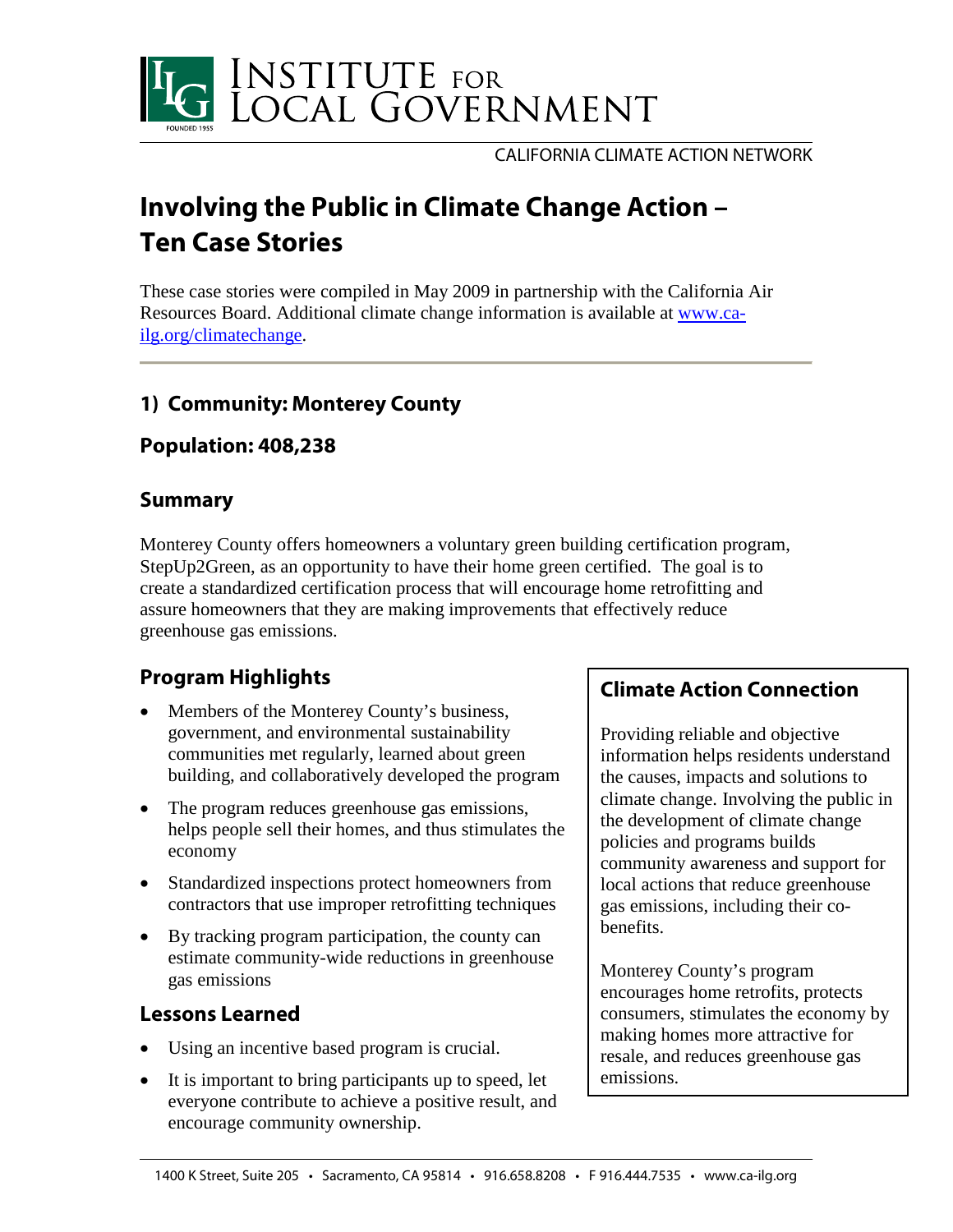• While it is important to be inclusive in the public engagement process, at a certain point you have to go with who is interested.

#### **Resources to Learn More**

• [Monterey County's StepUp2Green](http://www.stepup2green.org/)

### **The Rest of the Story…**

The impetus for Monterey County's StepUp2Green home certification program came from realtors and builders on the County Business Council. Individuals in the home industry wanted to explore how to capitalize on the potential for energy savings and creating jobs. Eighteen residents representing the business community, government, and environmental sustainability advocates formed a steering committee to collaboratively develop a voluntary incentive based program to standardize and promote good practices in making area homes more energy efficient.

#### **Program Details**

The program provides a checklist that offers homeowners energy, water, and resource saving steps they can take to make their homes more efficient and reduce their green house gas (GHG) emissions. Three different levels of award certification are available to homeowners who take steps to "green" their homes and have these "steps" certified by a trained county inspector. In order to be certified, homeowners must calculate their reductions in GHG emissions, and the county tracks the resulting emissions reductions.

The program also serves as a consumer protection tool since county staff have found when inspecting retrofitted homes that some installations had not been done properly. In addition, all 14 building officials in the county have endorsed the program and helped to ensure that the recommended steps were consistent with local building and zoning codes.

The StepUp2Green program involves county building inspectors and also indirectly assists realtors and builders by helping residents who want to improve their home's marketability when it is put up for sale.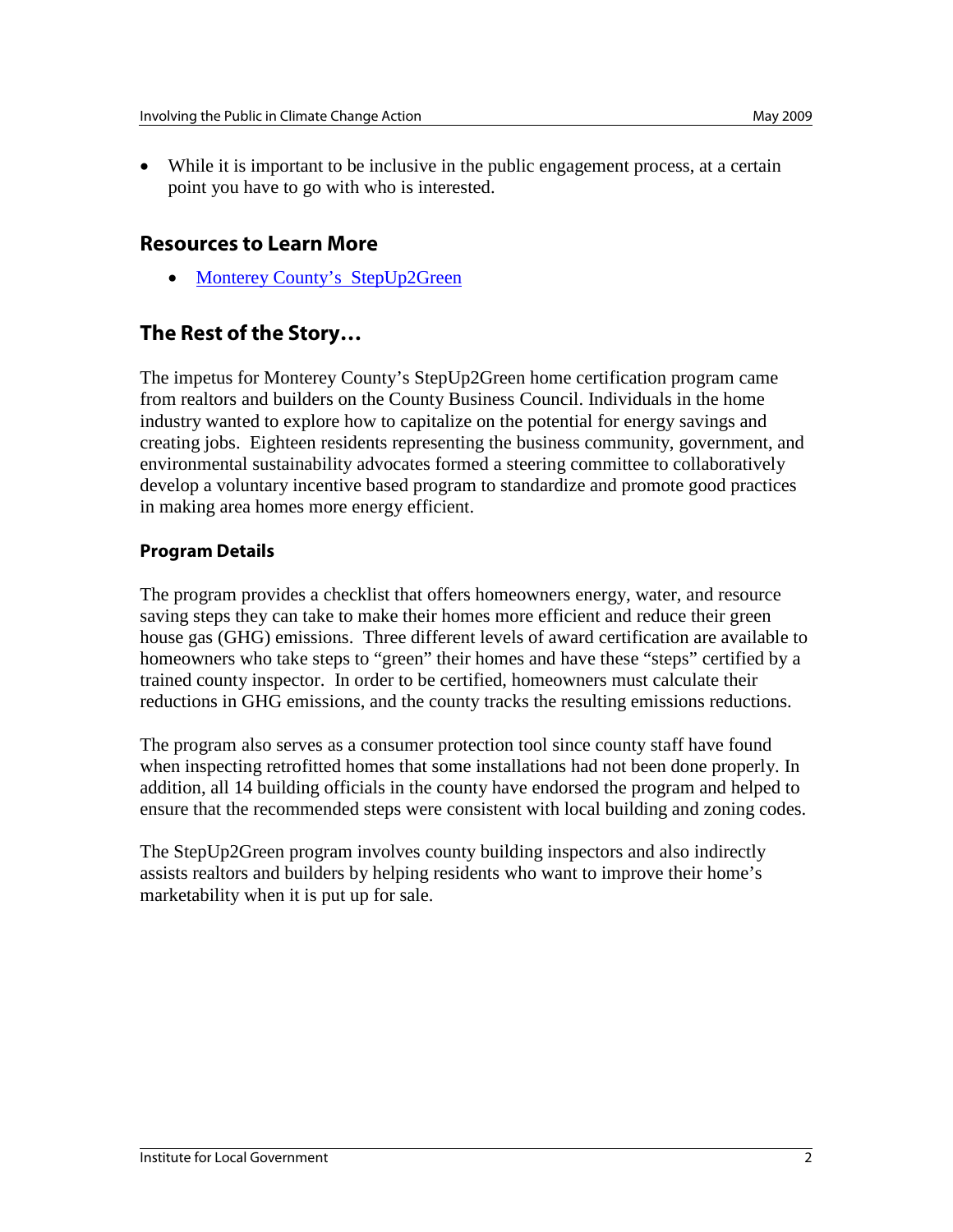## **2) Community: San Mateo County**

## **Population: 712,690**

### **Summary**

San Mateo County has undertaken a variety of efforts to educate residents, local businesses and employees about climate change and green practices, including an educational website, a "green bag" lunch lecture series, and a green business certification program. It currently is seeking resident input on how to best promote solar and other renewable energy systems for local homes and businesses.

# **Program Highlights**

- The county's Green Business program has certified over eighty businesses that receive special recognition and promotional materials
- The "Green Bag" lunch lecture series educates county residents and employees about topics such as new technologies for clean transportation
- The county's Green Portal website includes information for individuals and businesses looking for ways to "go green."

# **Lessons Learned**

- The broader consensus around the goal, the greater the potential that it will be successful by being accepted and implemented by the broader community.
- Give people the opportunity to be involved around whatever aspect they feel most passionate.

## **Resources to Learn More**

- San Mateo County "Green Portal"
- San Mateo County "Recycleworks"

# **The Rest of the Story…**

#### **Institute for Local Government** 3

## **Climate Action Connection**

Providing reliable and objective information helps residents understand the causes, impacts, and solutions to climate change. Involving the public in the development of climate change policies and programs builds community awareness and support for local actions that reduce greenhouse gas emissions, including their co-benefits.

By actively involving residents and businesses in developing climate change activities, San Mateo County has successfully promoted support for new programs and activities that individuals and businesses can embrace to reduce their carbon footprint.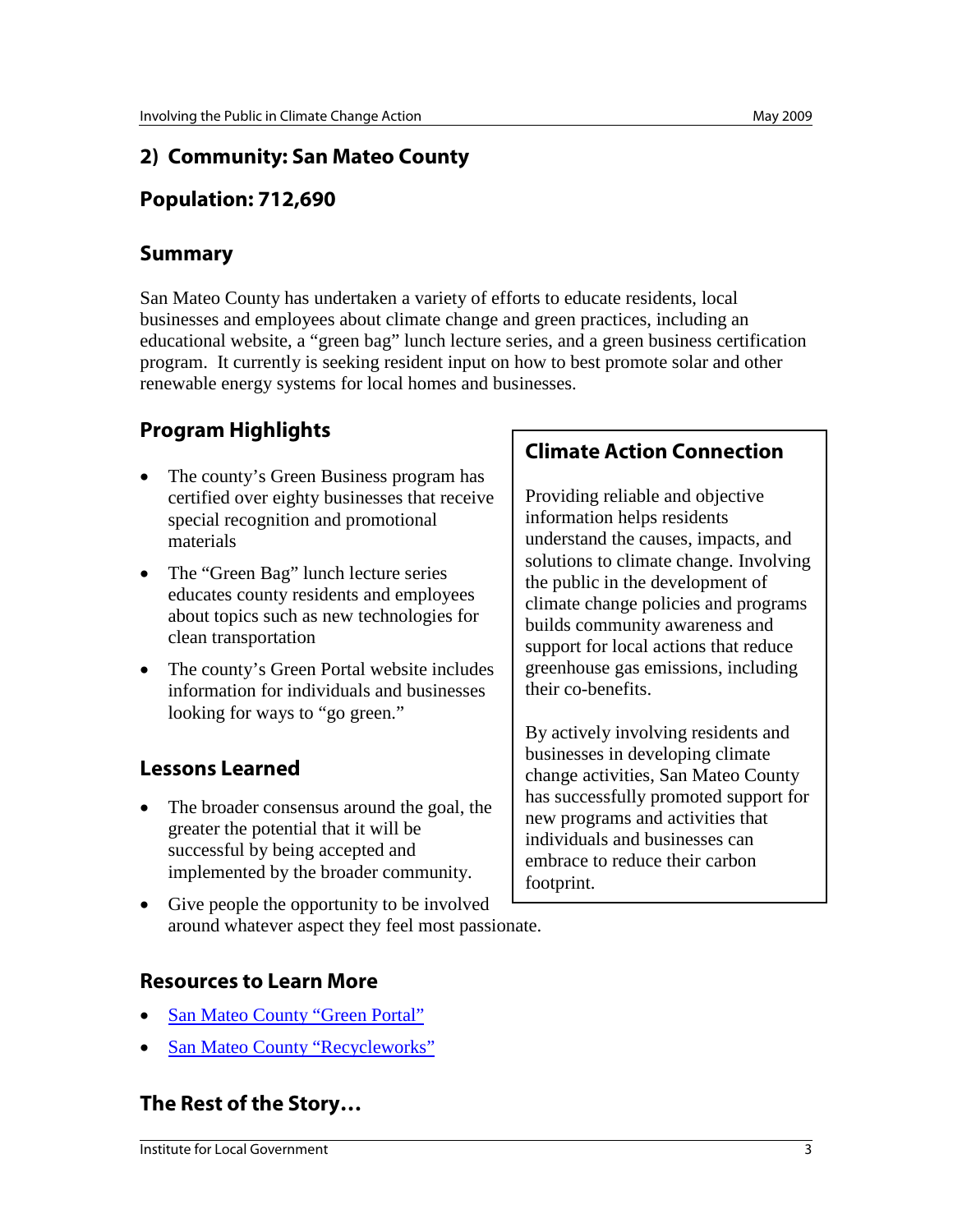San Mateo County has undertaken a number of activities to educate and motivate individuals and businesses to take action to address climate change. A "Green Team" composed of county agency staff was formed to learn about climate change and sustainability issues from university professors and other experts.

#### **Green Web-Portal, Green Bag Lecture Series, and Green Business Certification**

The team has created a "Green Portal" website that includes a wealth of information for individuals and businesses looking for ways to "go green," reduce waste and carbon emissions, and save money. The site has green tips that anyone can use, a guide to local green events, such as farmers markets, an earth day celebration, and a series of "green bag' lunchtime lectures. Residents are encouraged to contact the Green Team with questions and comments though the Green Portal website.

The "Green Bag" lecture series began in January of 2009. So far, thirty to fifty residents have participated at each session and four or five hundred people are expected to participate in its first year. Speakers address subjects such as the impact of food choices on climate change, chemicals and climate change, and green building. The goal to help county residents understand the environmental consequences of their actions and to help them make choices that are more environmentally friendly.

The county has certified over eighty businesses in its green business program, which is supported by PG&E and uses standard forms available from the Association of Bay Area Governments (ABAG). Participating businesses are rewarded with a sticker and other promotional materials, special listing on the ABAG and county websites, and recognition at special events.

In April 2009, the county initiated a "Solar Roundtable" group to explore how the county can promote the installation of solar and other renewable energy systems on homes and businesses in the unincorporated area.

Read San Mateo County climate leadership case stories in [Green Building](http://www.ca-ilg.org/node/1604) and [Efficient](http://www.ca-ilg.org/node/1641)  [Transportation.](http://www.ca-ilg.org/node/1641)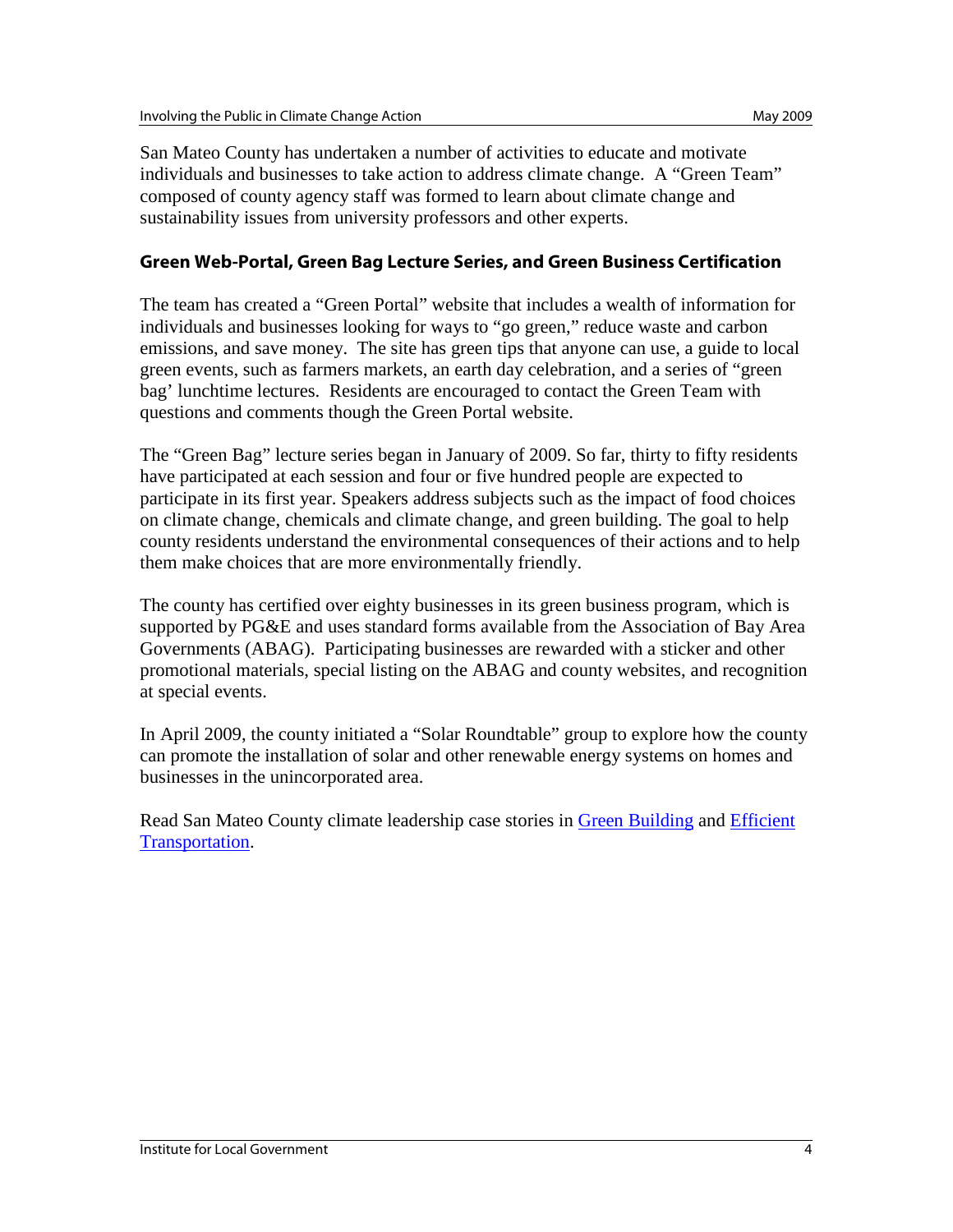## **3) Community: Yolo County**

# **Population: 197,658**

### **Summary**

Yolo County is holding leadership summits with leaders from all jurisdictions within the county, including cities, schools, and the port to provide information about climate change and the need to reduce greenhouse gas emissions. It is also working to coordinate greenhouse gas emission reduction plans for each jurisdiction into an integrated regional effort.

# **Program Highlights**

- In December of 2007, Yolo County convened a summit at which sixty local leaders signed a compact to measure current greenhouse gas emissions, set a reduction target, and prepared a plan to reach that target.
- The leadership group meets bi-monthly and functions as a clearinghouse for climate change related information in the county.
- With financial assistance from other agencies, the county supports climate change efforts by offering resources and information to the cities in the county.

### **Climate Action Connection**

Providing reliable and objective information helps residents understand the causes, impacts and solutions to climate change. Involving the public in the development of climate change policies and programs builds community awareness and support for local actions that reduce greenhouse gas emissions, including their co-benefits.

Yolo County assists local agencies in the region by serving as a clearinghouse on climate change information and provides assistance to individual agencies in their respective climate change efforts.

- Involving the public in climate change action is hard work; people are interested, but coming up with ways in which people can participate and communicate is not easy.
- Although many climate change efforts focus on new construction, it is important to also reach existing residences and businesses to reduce energy and water use.
- A low carbon diet program that asks residents to lose 5,000 pounds of carbon from their lifestyle, piloted in the county by the City of Davis, may be a program that cities, schools, and other jurisdictions can use to reduce emissions.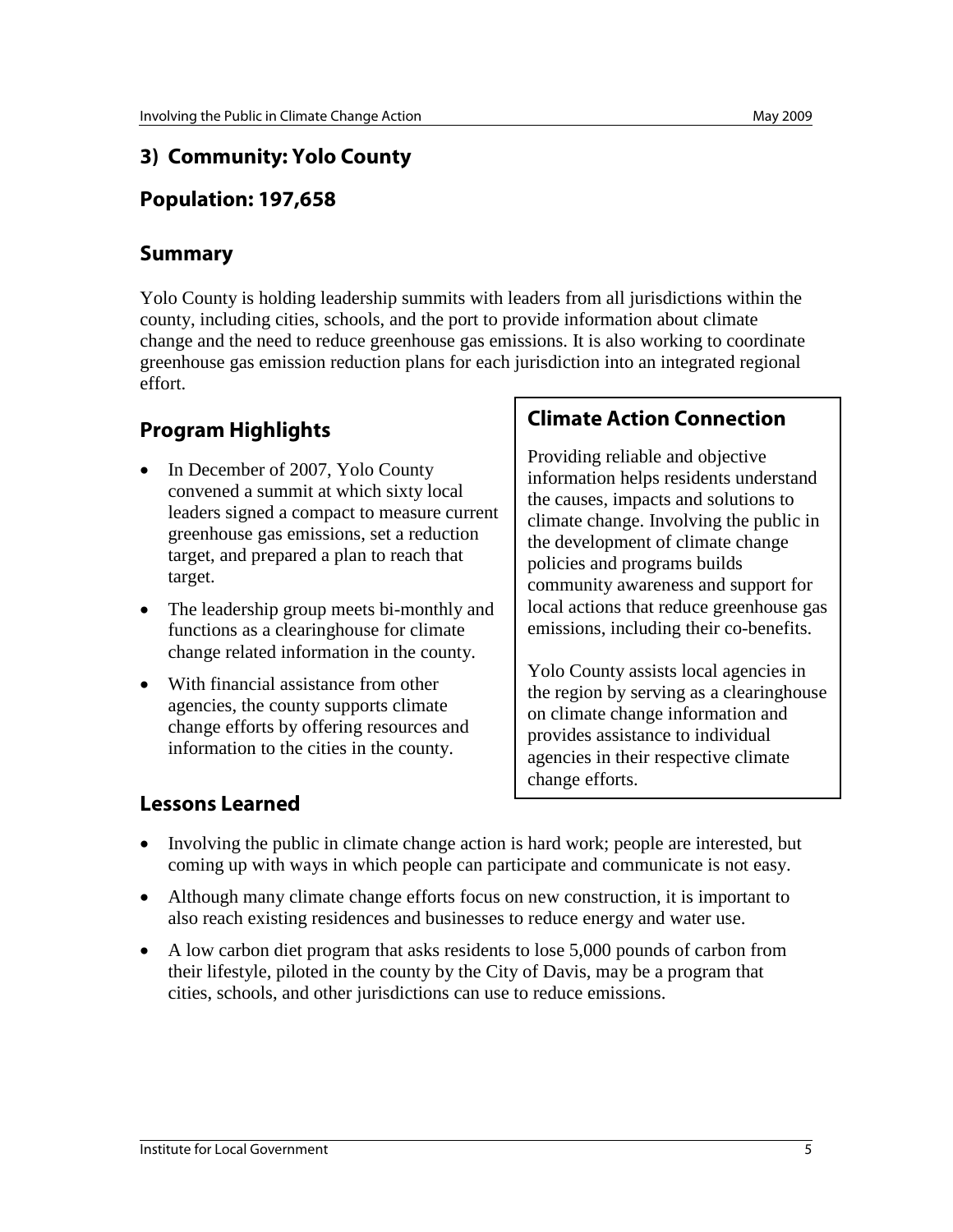#### **Resources to Learn More**

• Yolo County's Climate Change Initiative [www.yolocounty.org](http://www.yolocounty.org/) ;under the "Hot" Topics" heading, click on "Climate Change Initiative"

## **The Rest of the Story…**

#### **County Convenes Regional Summit**

In December of 2007, Yolo County Supervisors and staff convened a leadership summit attended by over sixty leaders from area cities, public schools, U.C. Davis, a Native American tribe, the County Housing Authority, and the Port of West Sacramento. The purpose was to encourage regional leaders to take action on climate change and to explore opportunities for synergy and partnerships between these and other government entities. The group decided to institutionalize as a compact. Each member signed a resolution committing his or her agency to measure its baseline greenhouse gas emissions, set a reduction target, and adopt and implement a plan to reach this target.

The county received funding from the Yolo-Solano Air Quality Management District to allow county staff to provide assistance to area cities and schools and to connect them to resources and information needed to move forward to address climate change.

#### **Compact As Clearinghouse**

The compact functions as a clearinghouse for information related to climate change for elected officials and policymakers. Members meet bi-monthly to share information and learn from invited experts. The goal is to encourage and assist the members to reduce energy use and reducing greenhouse gas (GHG) emissions. Through public officials, the county is trying to reach the greater public. Invited speakers have addressed fleet management, best strategies to reduce GHG emissions, and financing strategies for solarizing homes – with an eye toward learning what is going on in cities and counties elsewhere.

Yolo County also is trying to coordinate with and assist efforts that cities in the county are already making. These efforts include public forums designed to educate residents, to encourage individual actions to address climate change, and to solicit resident input on local agency plans and actions. For example, the county participates in monthly "Green Team" meetings in Woodland and Davis, has supported a series of four public forums on climate change in the Davis, conducted educational seminars in West Sacramento on diesel emissions and green building practices, and put on a green themed festival in Winters.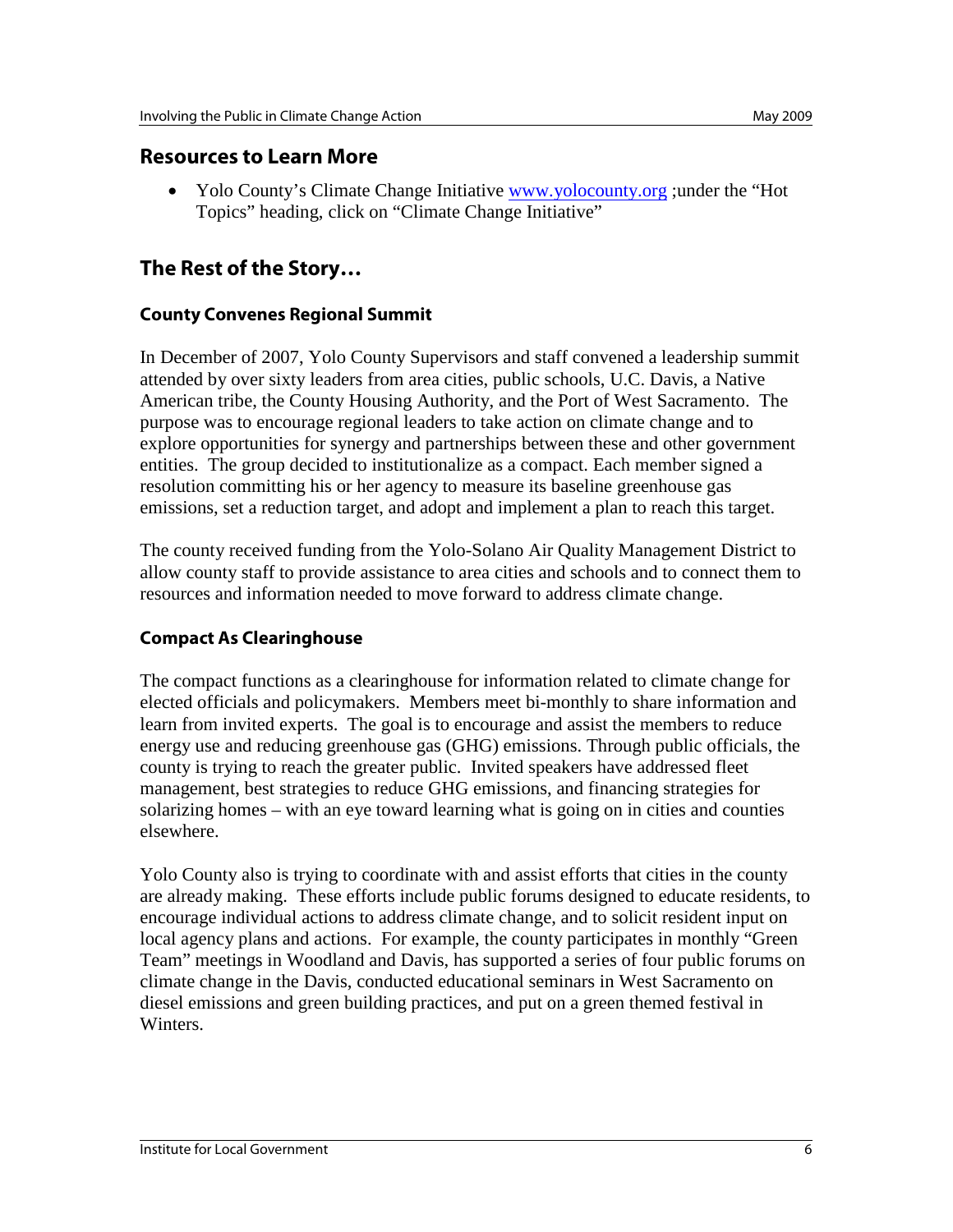# **4) Community: City of Fremont (Alameda County)**

### **Population: 215,000**

#### **Summary**

The Fremont city council appointed a "green" task force to provide recommendations on how the city could be more sustainable and address climate change. Prior to submittal of

the Task Force's recommendations to the City Council, 150 residents, including youth and adults, helped prioritize the recommendations at a Climate Change Workshop, which helped build community awareness and support for these efforts.

# **Program Highlights**

- The City Council appointed a 7 member green task force to advise city leaders about how to improve the sustainability of city operations, including how to reduce greenhouse gas (GHG) emissions.
- About 150 diverse residents, one third of them youth, attended a community event to prioritize the green task force recommendations and signed pledges to reduce their own carbon footprints.

#### **Climate Action Connection**

Providing reliable and objective information helps residents understand the causes, impacts, and solutions to climate change. Involving the public in the development of climate change policies and programs builds community awareness and support for local actions that reduce greenhouse gas emissions, including their co-benefits.

Engaging youth in community deliberations helps enrich Fremont's climate action recommendations and educates youth about climate change and sustainability issues.

• The City Council adopted many of the recommendations, including setting a GHG reduction goal, buying alternative fuel vehicles, and setting aside funds to develop a climate action plan.

- Young people are interested in climate change and want to do something about it. Soliciting youth input is a good opportunity to get young people energized and involved in local government.
- It is important to be realistic when organizing community workshops, which are labor intensive. Involving youth adds an additional dimension to the effort and may require more staff time than is otherwise necessary for traditional public meetings.
- Be sure to alert participants if they need to bring personal information to community events on sustainability or climate change, such as their utility bills.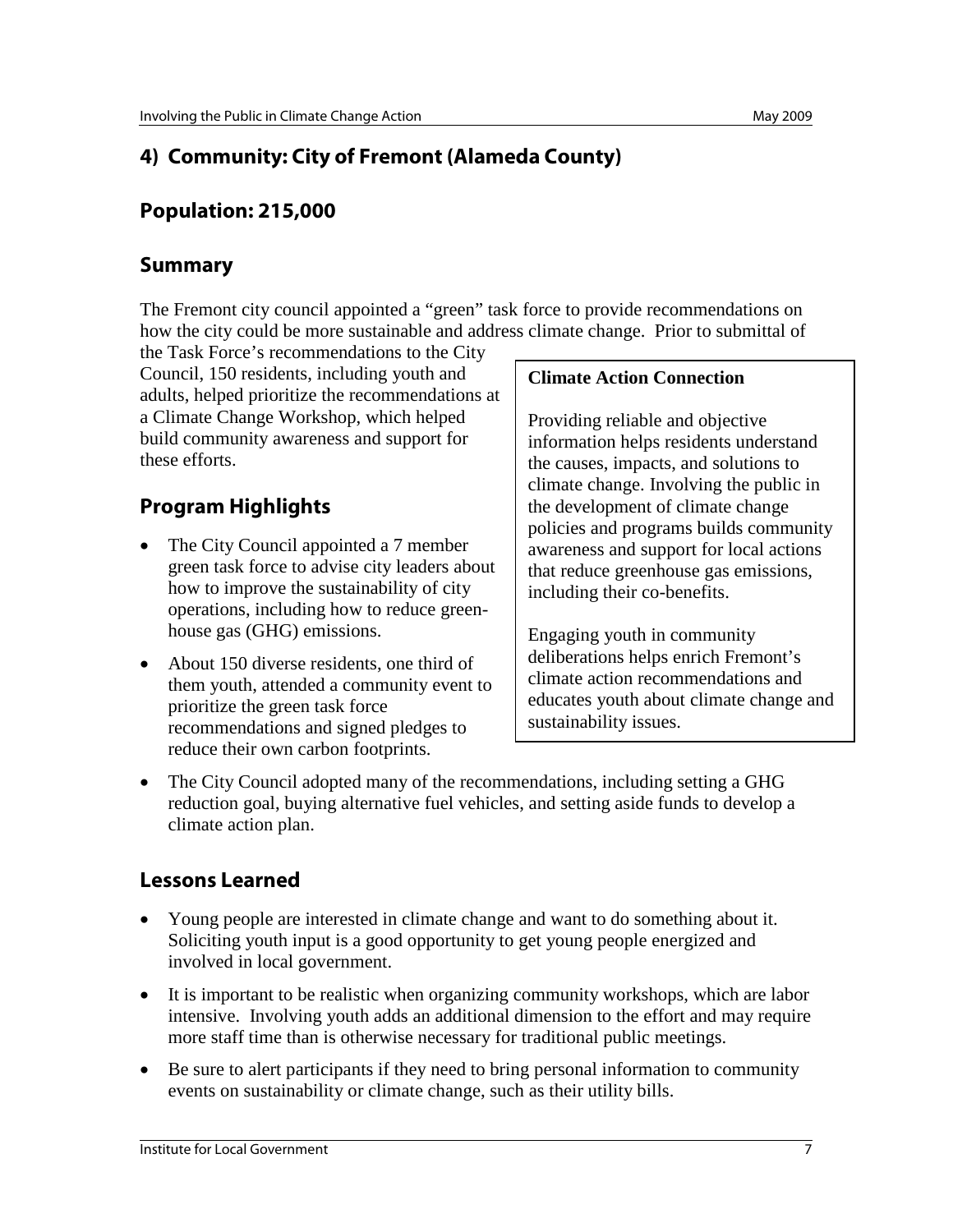• People serving on a task force usually have limited time to volunteer; it helps if staff can do research and provide them with background information to assist in their deliberations.

#### **Resources to Learn More**

• Visit the City's [Green Efforts website](http://www.fremont.gov/index.aspx?NID=432) to view the Green Task Force recommendations and more

### **The Rest of the Story…**

The City of Fremont has been involving residents in updating its General Plan for the last few years. This process included community workshops on different topics, such as climate change. City officials and staff noted a high level of community interest in climate change. In November of 2007, the Mayor and City Council appointed a seven member resident task force to study the issue and make recommendations to the city council about how the city could reduce its greenhouse gas emissions and generally be more sustainable in city policies and actions.

#### **Task Force Created**

The task force was composed of ethnically diverse community members who were environmental professionals, environmental advocates, and individuals who were interested in the subject and active in the community. City staff conducted research to provide the task forced members with factual information that would allow them to make well-informed recommendations.

In July of 2008, the green task force and city staff presented their recommendations to the city council. They suggested that the council share the recommendations with the greater community for their input before making any decisions. Using the extensive outreach network that the city staff had developed in the process of inviting residents to be a part of the general plan update, community members were invited to an interactive event in September of 2008. The goals of the event were to get broad community input on the task force recommendations, educate residents about climate change, and encourage them to take action.

#### **Involving City Youth**

The city recognized that sustainability and climate change is of interest to many young people. Although it can be challenging to attract high levels of youth participation in public engagement activities, a special effort was made to reach out and invite young people to participate. For example, city staff asked students in an active high school environmental club to do a presentation on how to set up a school recycling program.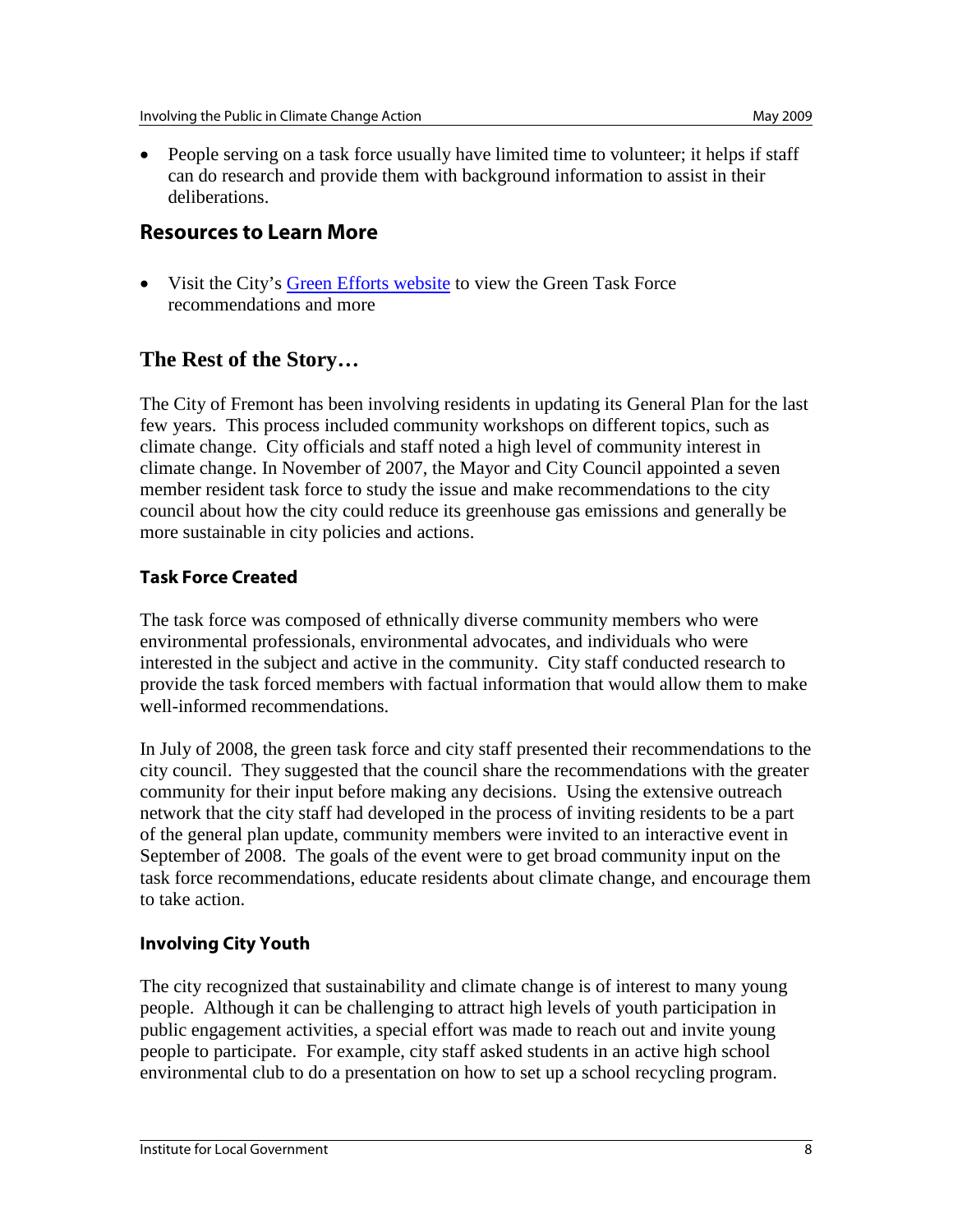These young people invited their peers, and city staff arranged to provide required community service hours to students who attended.

As a result, unlike many traditional public meetings, about a third of the 150 participants were youth. Participants learned about options for "green" action and broke into groups to discuss specific topics such as reducing vehicle miles traveled or educational outreach efforts. They did a "sticky dot" exercise to prioritize lists of recommendations and signed pledges to reduce their carbon footprint. The city plans to continue to engage residents – including youth – as it develops a climate change action plan.

Read Fremont climate leadership case stories on [Green Building](http://www.ca-ilg.org/node/1599) and Land Use & [Community Design.](http://www.ca-ilg.org/node/1610)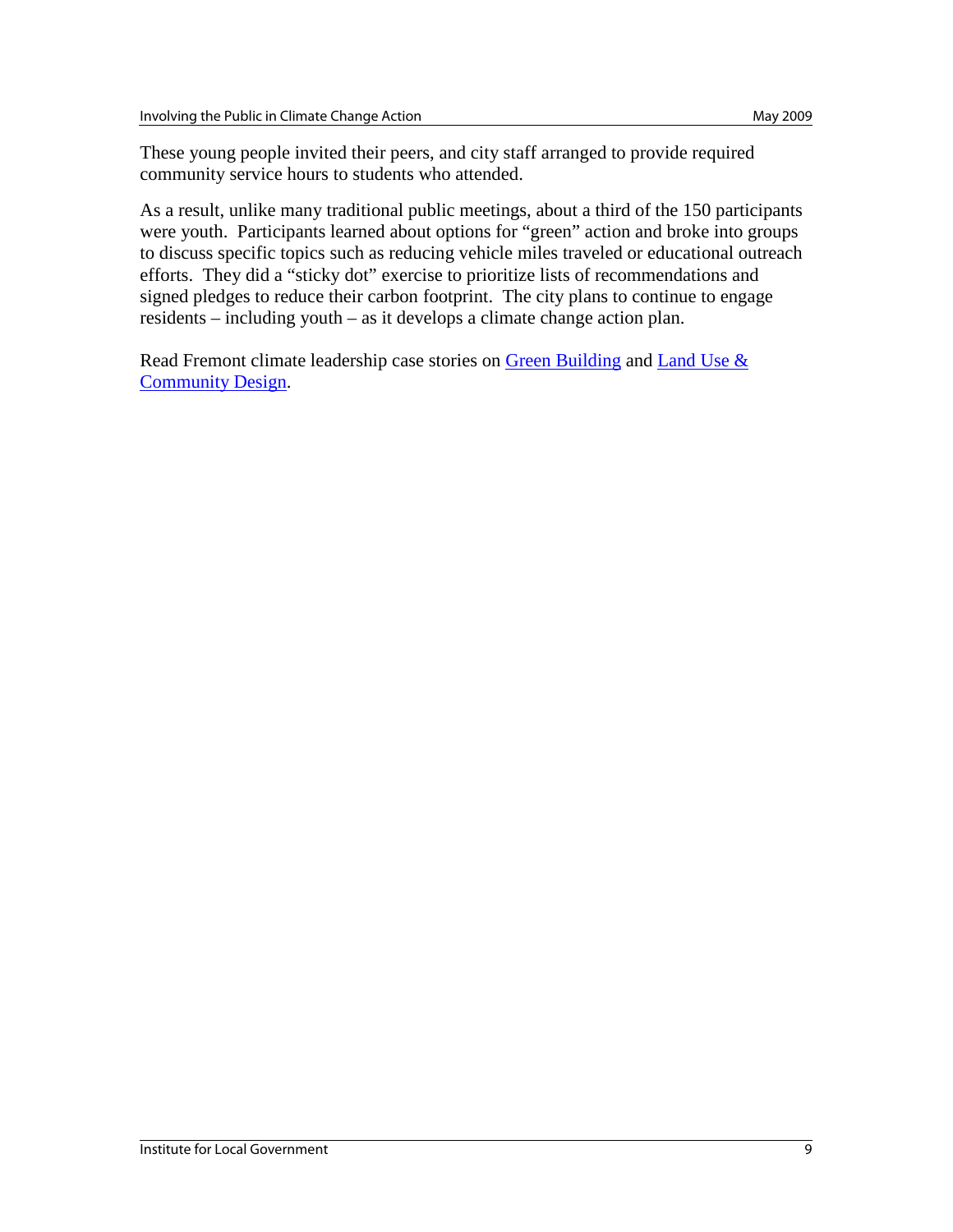# **5) Community: City of Manhattan Beach (Los Angeles County)**

#### **Population: 33,852**

#### **Summary**

Manhattan Beach established an Environmental Task Force composed of residents and city officials to develop recommendations to the City Council to address a range of environmental challenges, including the need to reduce greenhouse gas emissions.

# **Program Highlights**

- Diverse 19-member Task Force includes residents of all ages interested in environmental issues with a wide array of skills and experience, including middle. school students and senior citizens
- Task Force holds public meetings and focus groups to gather broader public input.
- Task force recommendations adopted by the city are making an impact.

# **Lessons Learned**

- It is helpful to have residents review what other cities have done to help guide their initial efforts
- Because addressing climate change can be overwhelming, breaking into smaller

## **Climate Action Connection**

Providing reliable and objective information helps residents understand the causes, impacts, and solutions to climate change. Involving the public in the development of climate change policies and programs builds community awareness and support for local actions that reduce greenhouse gas emissions, including their cobenefits.

By working with a community task force, Manhattan Beach was able to gather broad input and adopt regulatory changes that had community support, as well as promote personal lifestyle changes that can reduce greenhouse emissions.

working groups to address specific topics, such as transportation, energy efficiency, and education, makes the job more manageable

• Having a community based group to help get the word out about what people can do to address climate change is useful. This is especially important for proposed lifestyle or regulatory changes.

## **Resources to Learn More**

- [City of Manhattan Beach](http://www.citymb.info/) click on "Going Green"
- [Manhattan Beach Takes Climate Action](http://www.ca-ilg.org/node/2465) PowerPoint Presentation at 2010 League of California Cities' City Managers Department Meeting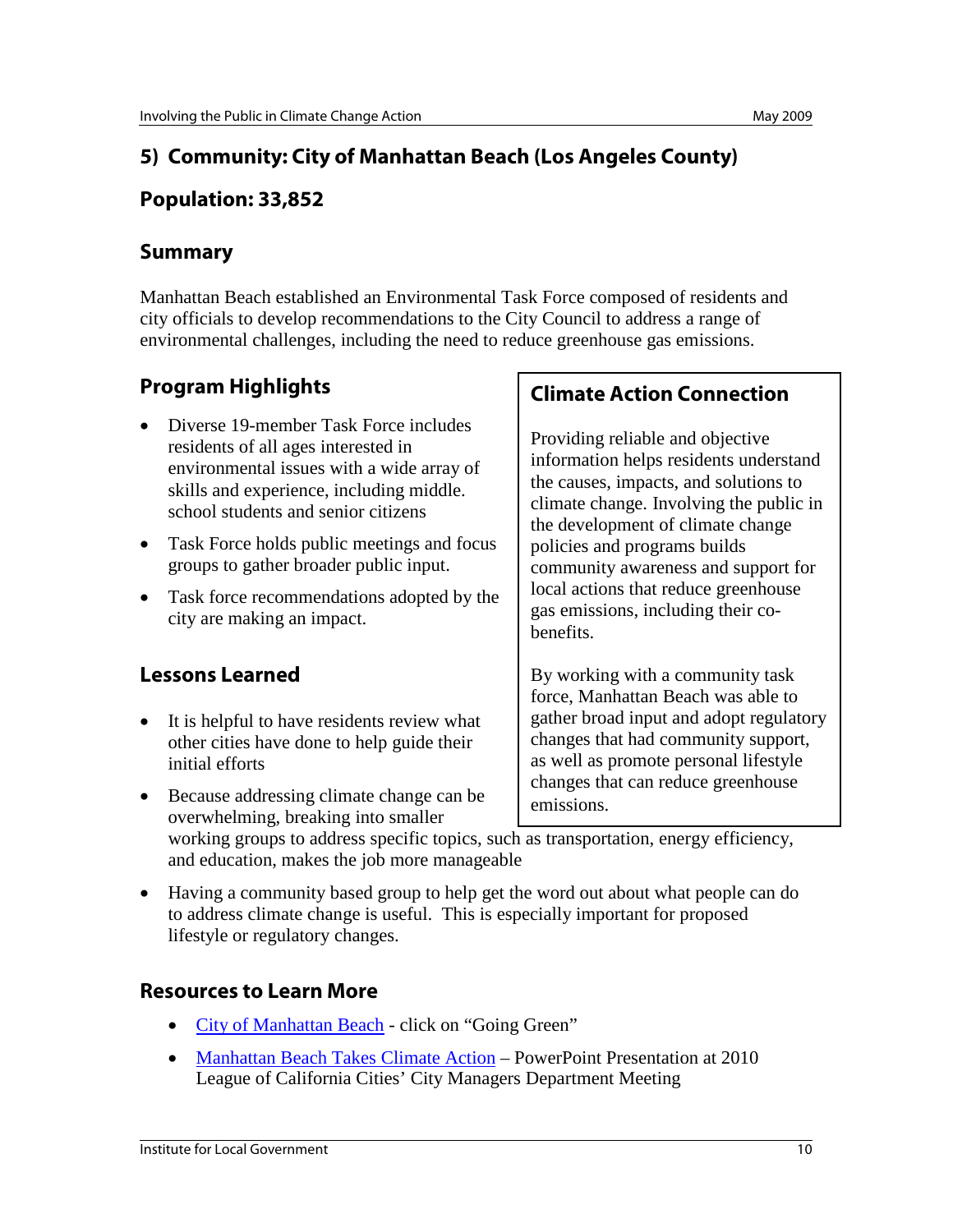### **The Rest of the Story…**

#### **Task Force Created**

In September 2008, the Manhattan Beach city council appointed 16 residents to serve on an Environmental Task Force. Working alongside two City Council members and a School Board member, the Task Force helps the city tackle a range of environmental issues, including climate change, by vetting ideas and making recommendations for appropriate actions to the City Council.

Members of the Task Force were selected from over thirty applicants based on their passion, relevant expertise, and skill sets. Two slots were set aside for youth members. The Task Force is divided into four sub-committees, each of which has city staff assigned to assist them. A five member sub-committee focuses on how the city and the entire community can reach the goal of reducing greenhouse gas emissions to 7 percent below 1990 levels. The public and press are also invited to monthly Task Force meetings.

In April of 2009, the Task Force engaged the greater public about the city's climate change efforts at an Earth Day festival. To assist them in their deliberations, city staff prepared a handbook for Task Force members with relevant background information. Task Force members also are encouraged to do their own research and share their findings. The city looks to the Task Force to help it choose the best strategy to address climate change, and also plans to hold a larger, town hall style community meeting to engage more residents in considering future climate change actions.

Although the Task Force has existed only for a short time, it has already provided recommendations that were approved by the city council, including new green building requirements and water conservation measures.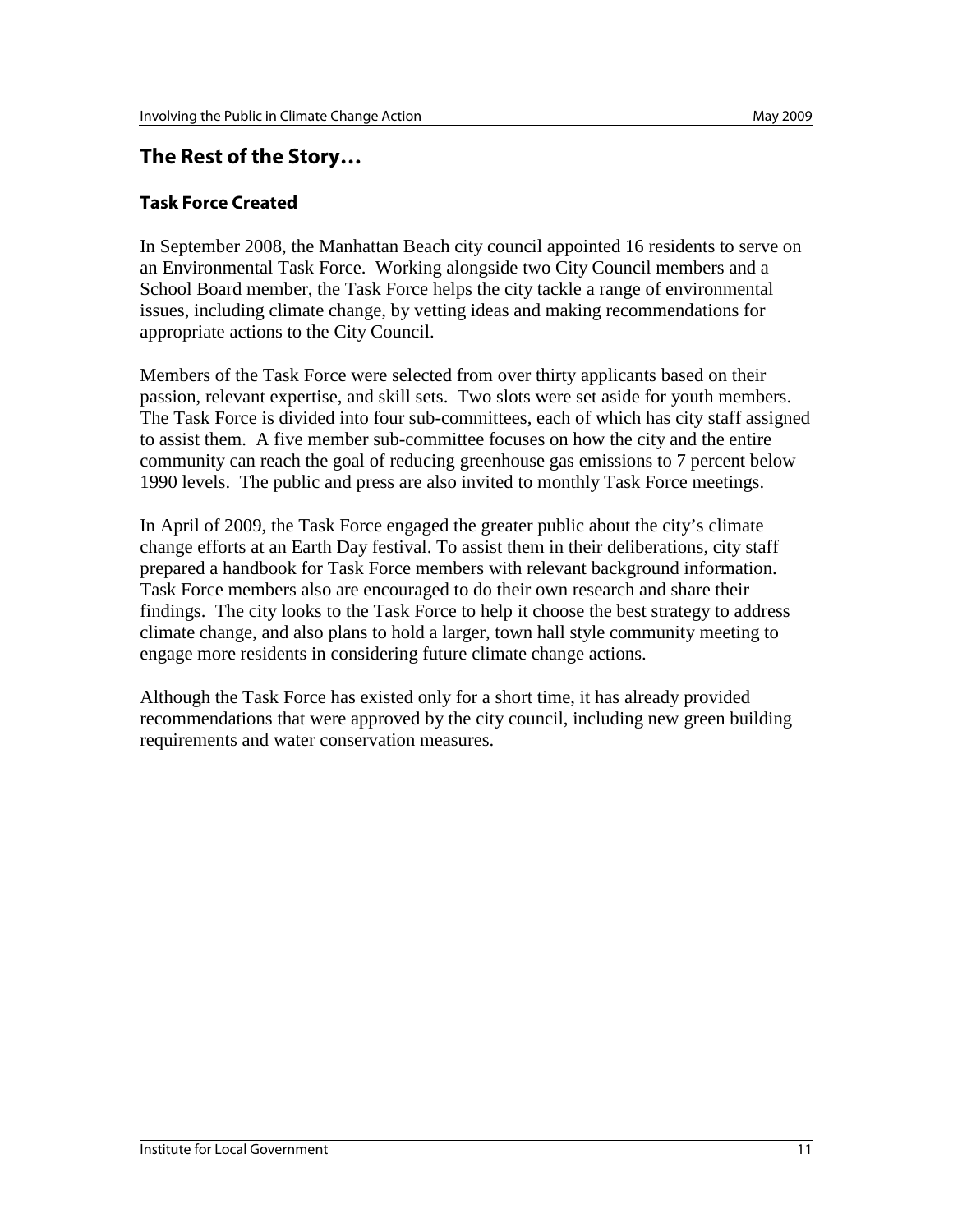# **6) Community: City of Morgan Hill (Santa Clara County)**

#### **Population: 38,000**

#### **Summary**

Morgan Hill established a "Carbon Diet Club" to encourage residents to "lose" 5,000 pounds of carbon in 30 days. The program engages residents in small groups over a 30 day period to support the lasting behavior changes needed to address climate change.

# **Program Highlights**

- Participating families attend three one-hour facilitated meetings to learn about climate change, calculate their greenhouse gas (GHG) emissions, and form an action plan to reduce their carbon footprint.
- A workbook from the Empowerment Institute and a Toolkit developed by city staff give participants concrete actions to take and a measure of the impact of each action on GHG emissions.
- Small groups of 5-10 households support and encourage each other, similar to a Weightwatchers™ program.

# **Lessons Learned**

## **Climate Action Connection**

Providing reliable and objective information helps residents understand the causes, impacts, and solutions to climate change. Involving the public in the development of climate change policies and programs builds community awareness and support for local actions that reduce greenhouse gas emissions, including their cobenefits.

Morgan Hill's Carbon Diet Program aims to enroll 4,400 households by 2012, which would help the city reach halfway towards its goal of reducing GHG emissions to 25 percent from 2005 levels by 2020.

- Explore how climate change applies to different groups in the community.
- Reach out to people through congregations, businesses, and schools.
- Offer a free energy audit as a "carrot" to encourage participation.

#### **Resources to Learn More**

- [Morgan Hill Carbon Diet](http://www.morgan-hill.ca.gov/index.asp?nid=93)
- [Empowerment Institute Low Carbon Diet Workbook](http://www.empowermentinstitute.net/lcd/index.html)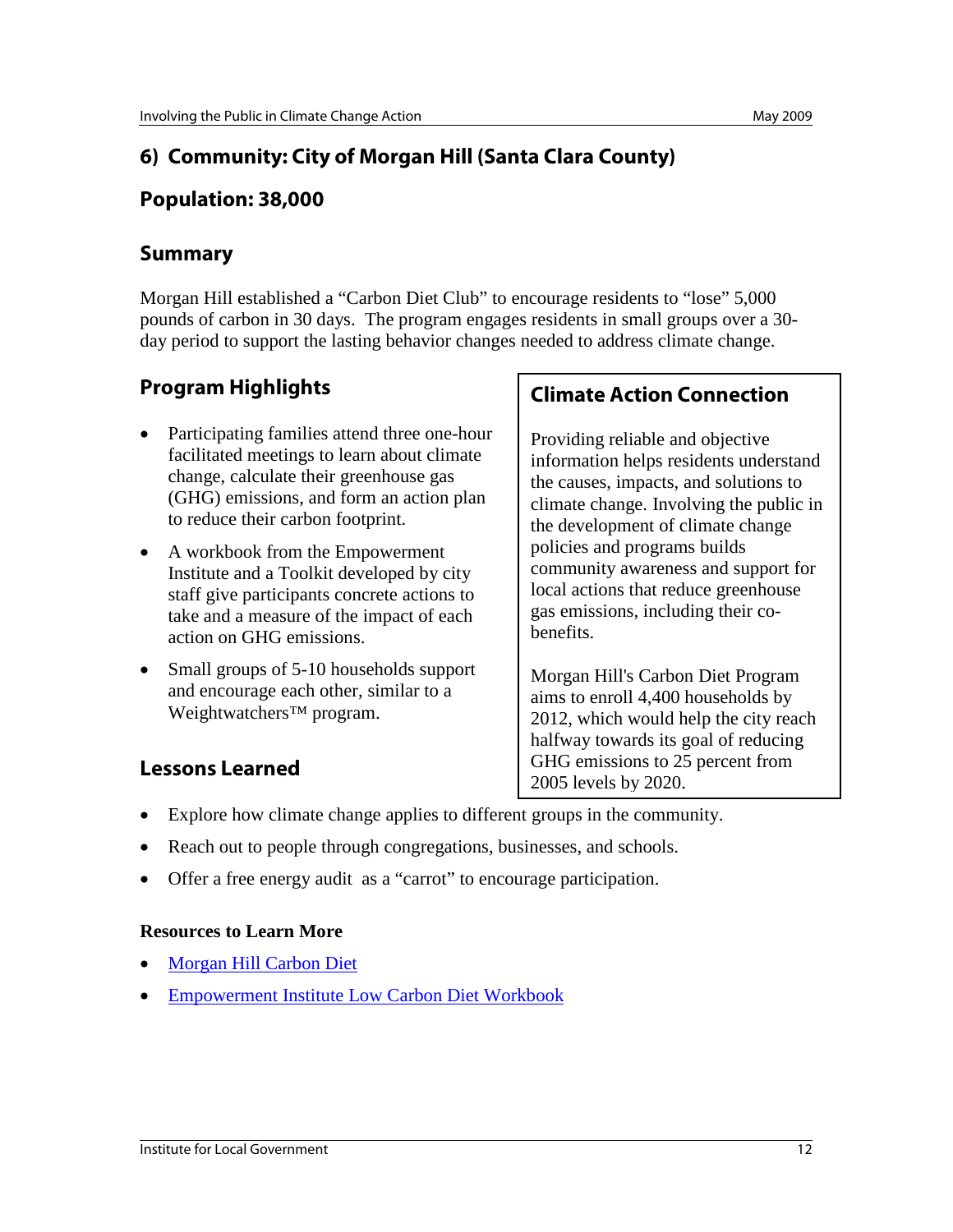### **The Rest of the Story…**

Morgan Hill began its Carbon Diet program in September 2007, after recognizing the need to reduce community-wide greenhouse gas emissions. Prior to this, the city had sent out informational inserts to residents, but did not know if residents were changing their behavior. The city adopted the Carbon Diet program as a way to encourage measurable individual action.

#### **Carbon Diet Program Encourages Individual Action**

Over a four-week period, participants attend three, one-hour long evening meetings facilitated by city staff. Groups are limited to between five and ten households, since small group interaction allows people to feel more comfortable learning new ideas and makes them more likely to change their behavior. Through workbook activities, a toolkit provided by the city, and facilitated discussions, residents learn about climate change, calculate their GHG emissions, and form an action plan to reduce their annual household emissions by at least 5,000 pounds. They also learn about specific activities and the impact of each, such as installing a water heater blanket to reduce annual carbon emissions by 700 pounds.

By meeting over a period of several weeks, Carbon Dieters are able to check in and report how they are doing at changing their behavior to reduce their carbon footprint, and encourage and support each other in their efforts. The city plans to follow up with participants after a year with a written survey and phone calls to measure how lasting an impact on behavior this program actually had.

One city staff member noted that the reason why climate change is so hard address is that it covers multiple behaviors and encompasses much more than just recycling or any one activity, thus making it difficult to develop a marketing campaign. The carbon diet team approach breaks down those barriers.

As of April 2009, Morgan Hill's Carbon Dieters had lost over 324,000 pounds of carbon dioxide emissions. The long term goal is to enroll 4,400 households in the program, helping the city achieve half of its goal to reduce community-wide GHG emissions by 25 percent from 2005 levels by 2020.

Read the Morgan Hill climate leadership case story on [Green Building.](http://www.ca-ilg.org/node/1601)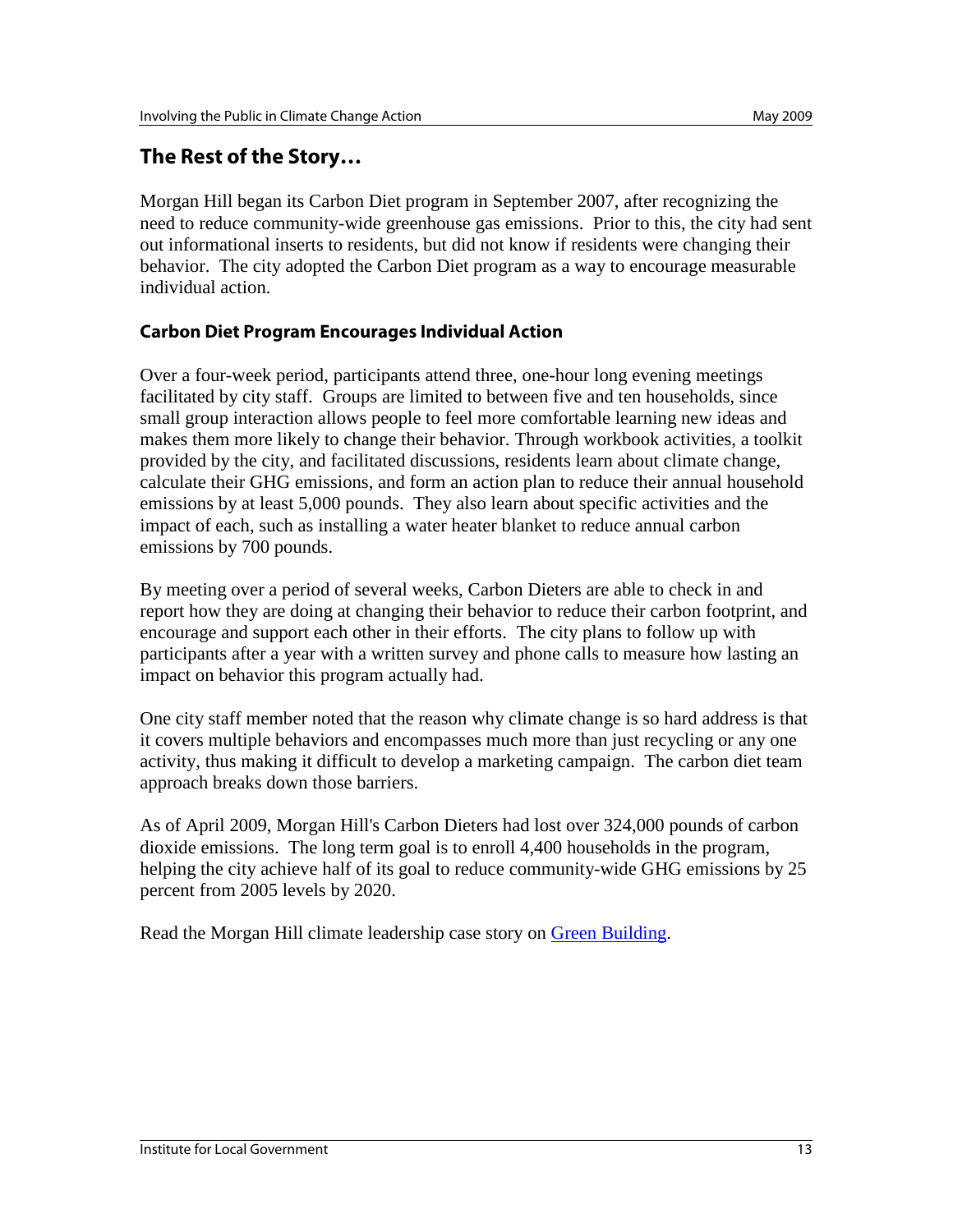## **7) Community: City of Mountain View**

### **Population: 69,276**

#### **Summary**

In early 2008, at the request of the Mountain View city council, over sixty Mountain View residents volunteered to participate in an environmental sustainability task force. They met over a seven-month period and delivered eighty-nine recommendations to the city council on how the city could become more sustainable and reduce levels of greenhouse gas emissions.

# **Program Highlights**

- A sixty-eight member volunteer task force and steering committee met for seven months in 2008 and provided eighty-nine recommendations and an action plan to the city council on how to achieve greenhouse gas reductions.
- The task force collaboratively developed an environmental sustainability action plan that was adopted by the city council in March of 2009.
- Interested community members have formed a "Green Mountain View" group to work with the city council and staff to implement some of the environmental task force recommendations.

#### **Climate Action Connection**

Providing reliable and objective information helps residents understand the causes, impacts, and solutions to climate change, as well as the cobenefits of actions that reduce greenhouse gas emissions. Involving the public in the development of climate change policies and programs builds community awareness and support for local actions address this issue.

Mountain View tapped into the passion and creativity of community residents to develop its climate action plan.

- Make everything as transparent as possible. Providing all materials on the website and in a timely fashion helps promote full transparency.
- Include as many avenues of participation as possible, both in person, on the web, and via email.
- Find ways to make the process available to people who may otherwise have difficulty participating, such as people who are not native English speakers, youth, and the elderly.
- Offer ample opportunity for anyone to be engaged the seven month process provided a lengthy opportunity for community members to make their voices heard.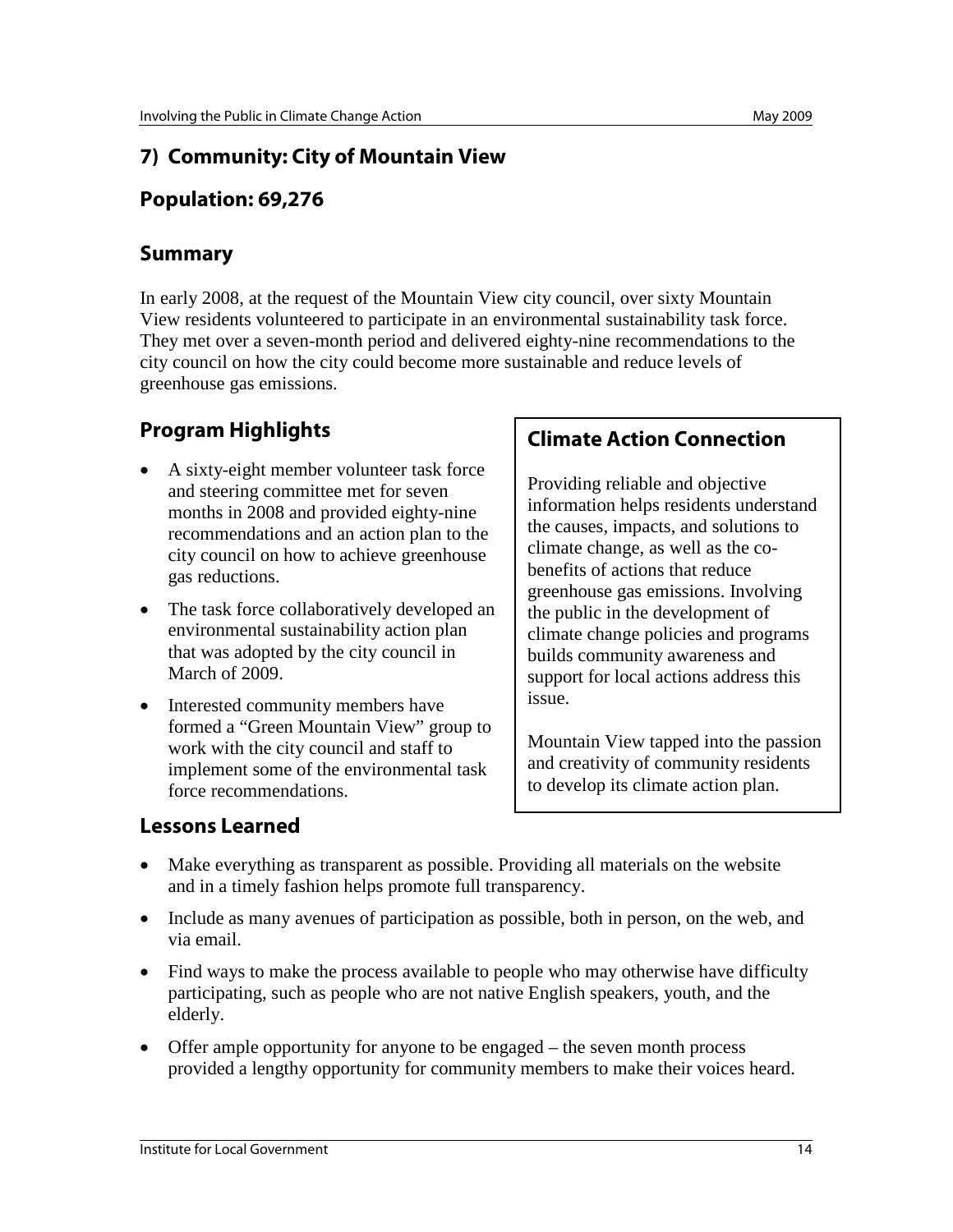#### **Resources to Learn More**

• Mountain View [Environmental Sustainability Program](http://www.mountainview.gov/) - click on the "Environmental Sustainability" link on the left under "City News and Events"

## **The Rest of the Story…**

Recognizing the need to involve residents in order to successfully reduce greenhouse gas (GHG) emissions community-wide, in early 2008, the Mountain View city council asked residents to volunteer to serve on an Environmental Sustainability Task Force and steering committee. All sixty-eight residents who volunteered were appointed to the task force or steering committee.

#### **Task Force's Public Process**

The Task Force split into eleven working groups in order to be able to study specific issues thoroughly. In the process of crafting, refining, and prioritizing recommendations on how to reduce GHG emissions and create a sustainable community, they met dozens of times over a seven month period. This included twenty publicly noticed meetings that involved more than seventy-five residents.

City staff observed that the large task force worked smoothly and effectively. It was a self-selecting group of community residents who were interested in the topic, reflecting a mix of backgrounds and ethnicities, including Caucasian, Hispanic, Asian, Russian, as well as youth participants. Some of the non-native English speakers reached out to their faith communities and, through other networks, to encourage broad participation from all segments of the city. A translator enabled non-English speakers to participate in the public meetings and the effort was publicized in multiple languages spoken in the city. The city youth coordinator reached out to schools and youth groups to encourage youth participation.

#### **Eighty-nine Recommendations Offered**

The Task Force offered eighty-nine recommendations in a 300-page report to the city council. An environmental consulting firm working with the city described it as one of the best resident driven report they had ever seen.

The city council formed a subcommittee to work with the task force to prioritize the eighty-nine recommendations. An environmental sustainability action plan that lays out a road map for city actions over the next eighteen months includes 25 of the eighty-nine recommendations for action during this initial period. Thirteen actions to be implemented in 2008-2009 were approved for funding by the city council in June 2009. Community members have formed a "Green Mountain View" group that meets monthly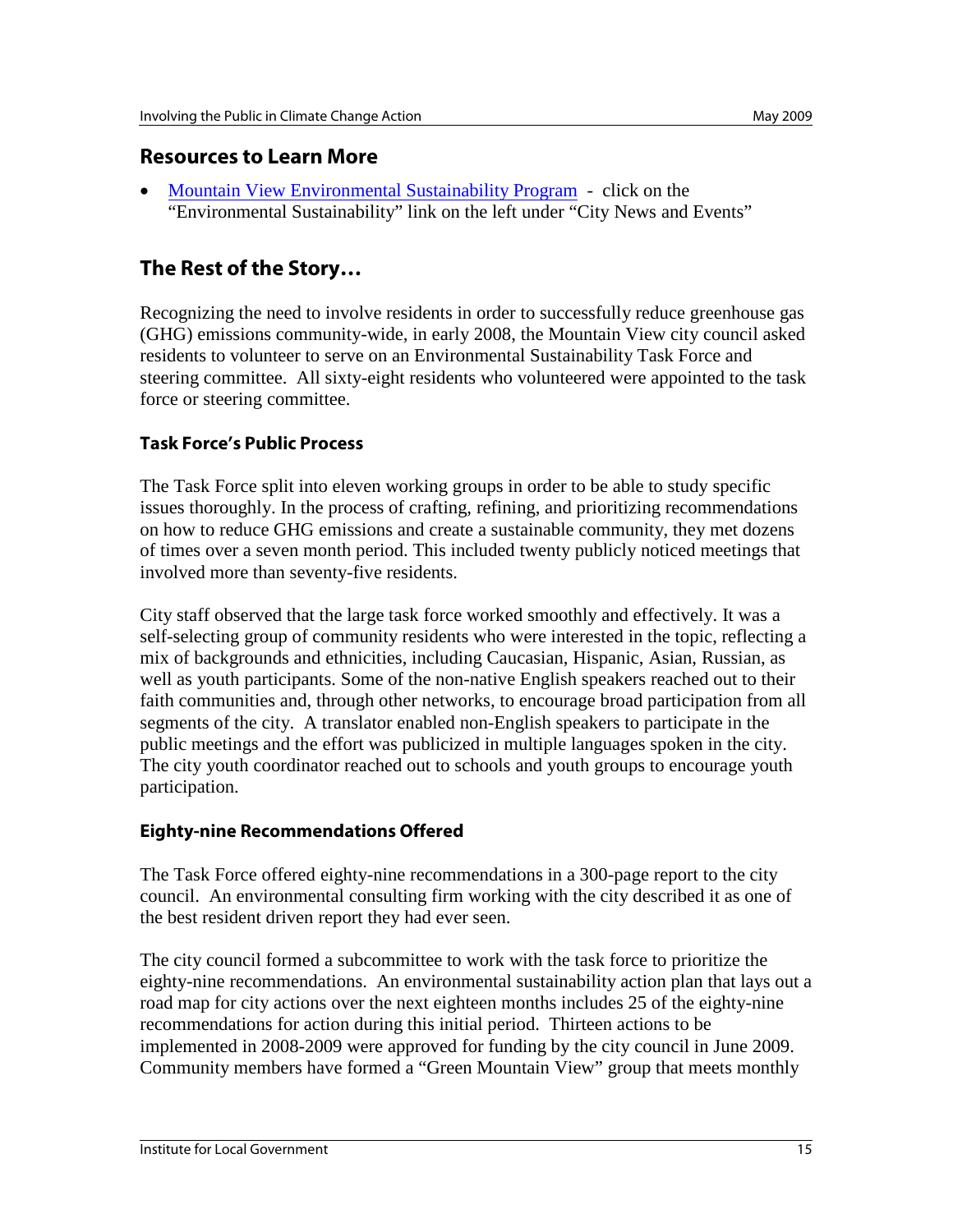to work with city council and staff to implement many of the environmental task force recommendations.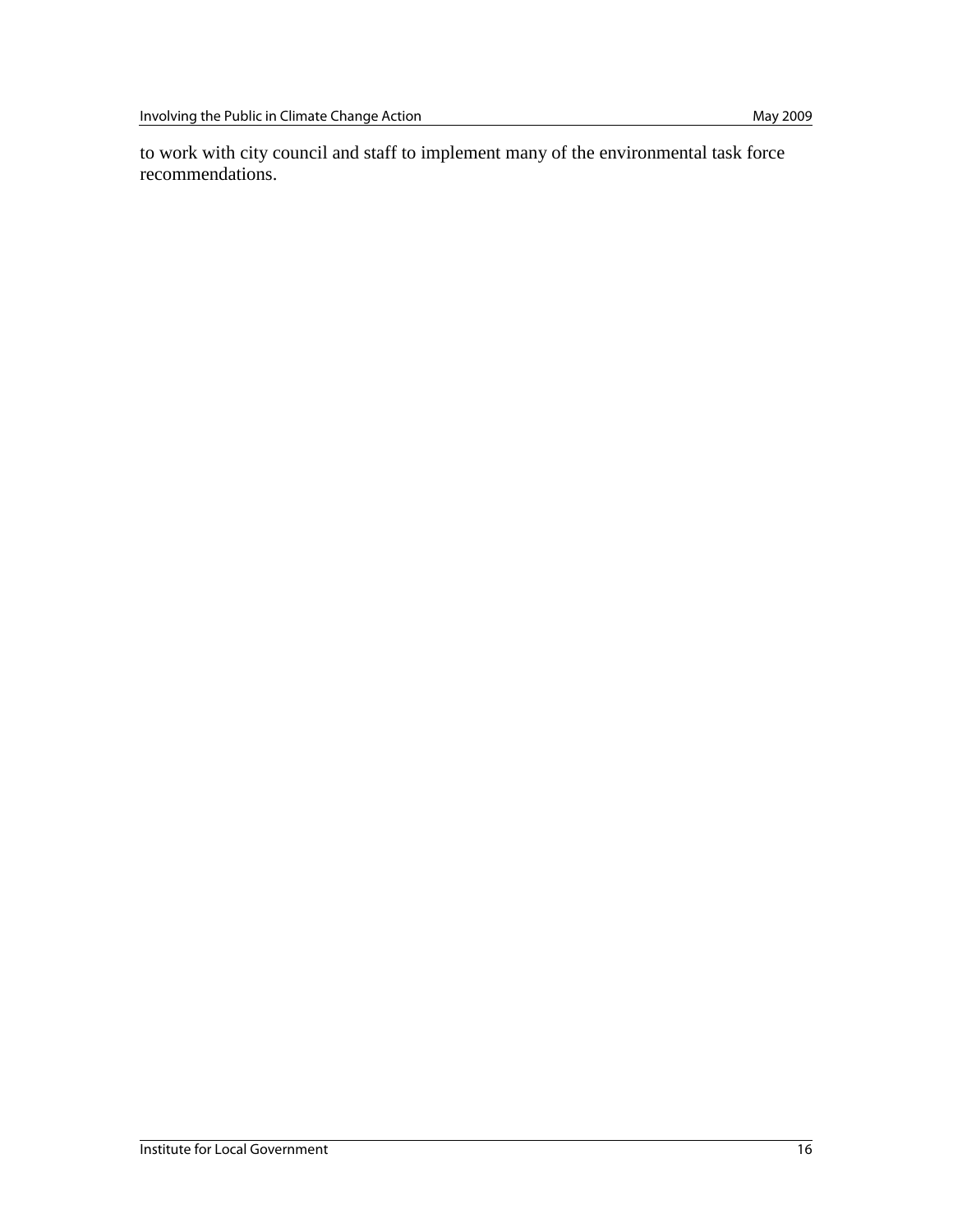# **8) Community: City of Pasadena (Los Angeles County)**

### **Population: 146,518**

#### **Summary**

The City of Pasadena appointed a resident environmental advisory commission that meets monthly with city staff and the public. The city also organizes events to increase awareness of the importance of climate change and other environmental efforts among all residents, including a two-day Green Pasadena Leadership Summit that involved six hundred residents in developing the city's "Green Action Plan."

# **Program Highlights**

- The City Council appointed nine residents to serve on an environmental advisory commission that meets monthly with city staff to monitor the progress of the city's Green City Action Plan and to serve as a forum for public engagement.
- The city partnered with a nonprofit organization to organize a weekend-long Green Pasadena Leadership Summit to educate the community about the city's green action plan and get thoughtful input on the plan from a broad cross section of residents.
- The city conducts public outreach on climate change, including community meetings on specific topics such as green building seminars, solar energy workshops, and various types of water conservation workshops, as well as presentations and surveys at an annual earth day event that draws over 5,000 people.

# **Climate Action Connection**

Providing reliable and objective information helps residents understand the causes, impacts, and solutions to climate change. Involving the public in the development of climate change policies and programs builds community awareness and support for local actions that reduce greenhouse gas emissions, including their cobenefits.

Seeking public input on city climate action strategies and providing practical information to residents promotes community acceptance and action to reduce greenhouse gas emissions.

- Educating residents about the personal, community, and environmental benefits of actions such as recycling, reducing energy use, and incorporating "green" building works better than "doom and gloom" messages.
- It is important is to engage and inform people about how to be part of the solution, not part of the problem.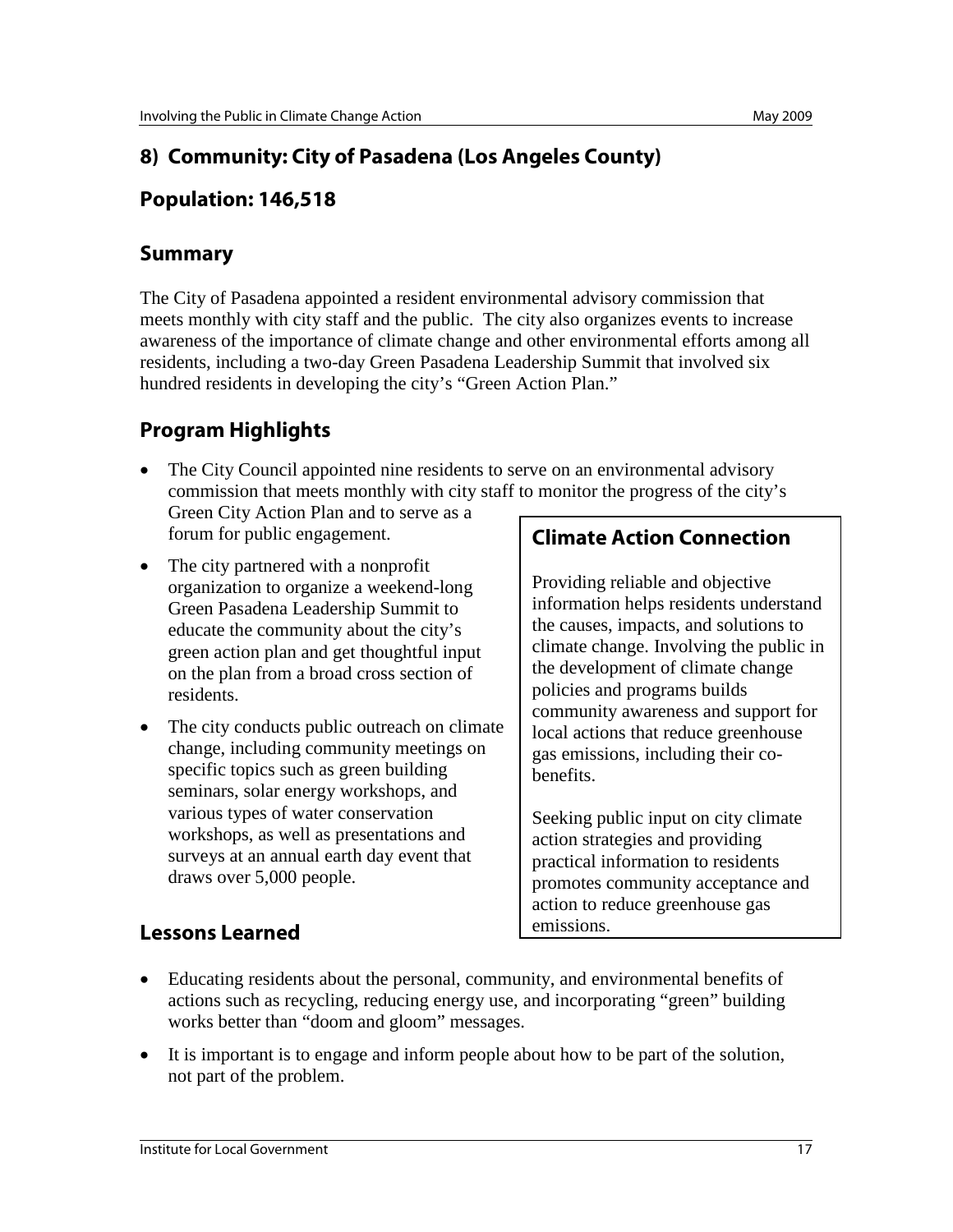• There is a tremendous desire for action and specific information among residents on addressing climate change. Residents need practical information to help them embrace actions to reduce greenhouse gas emissions.

#### **Resources to Learn More**

- [Pasadena Green City website](http://www.cityofpasadena.net/GreenCity)
- [Green Practices Information for Pasadena City Staff](http://www.thinkgreenpasadena.com/)

# **The Rest of the Story…**

Pasadena's "Green Team" was formed in 2006 and consists of city employees with the responsibility of developing a green city action plan. The team was asked to review the 2006 United Nation Urban Environmental Accords, which lists twenty-one actions cities can take to become more sustainable.

#### **Green City Action Plan**

The Green Team worked for six months to prepare a green city action plan that included over seventy initiatives for achieving urban sustainability. When the plan was presented to the city council in September of 2006, many residents showed up in support, and the plan was unanimously adopted. The City Council soon appointed a nine member environmental advisory commission and asked them to meet monthly with city staff to monitor the progress of the plan and to provide a forum for the public to provide input on environmental issues.

#### **Green Pasadena Leadership Summit**

In June 2007, the city joined with the nonprofit group Green Technology to create the Green Pasadena Leadership Summit, a weekend event designed to increase community awareness of the green city action plan, to engage residents in dialogue to measure their support, and to get help in prioritizing the seventy initiatives. The Mayor appointed a task force of thirty community leaders from the faith, education, and business sectors to help plan the event and target outreach to all parts of the community.

The six hundred residents who attended the Leadership Summit participated in education workshops and a ninety-minute facilitated session to rank the importance of each action item in the plan. The summit was an opportunity to for the city to consider future "green" directions and for the public to see how they could remain actively engaged in the process.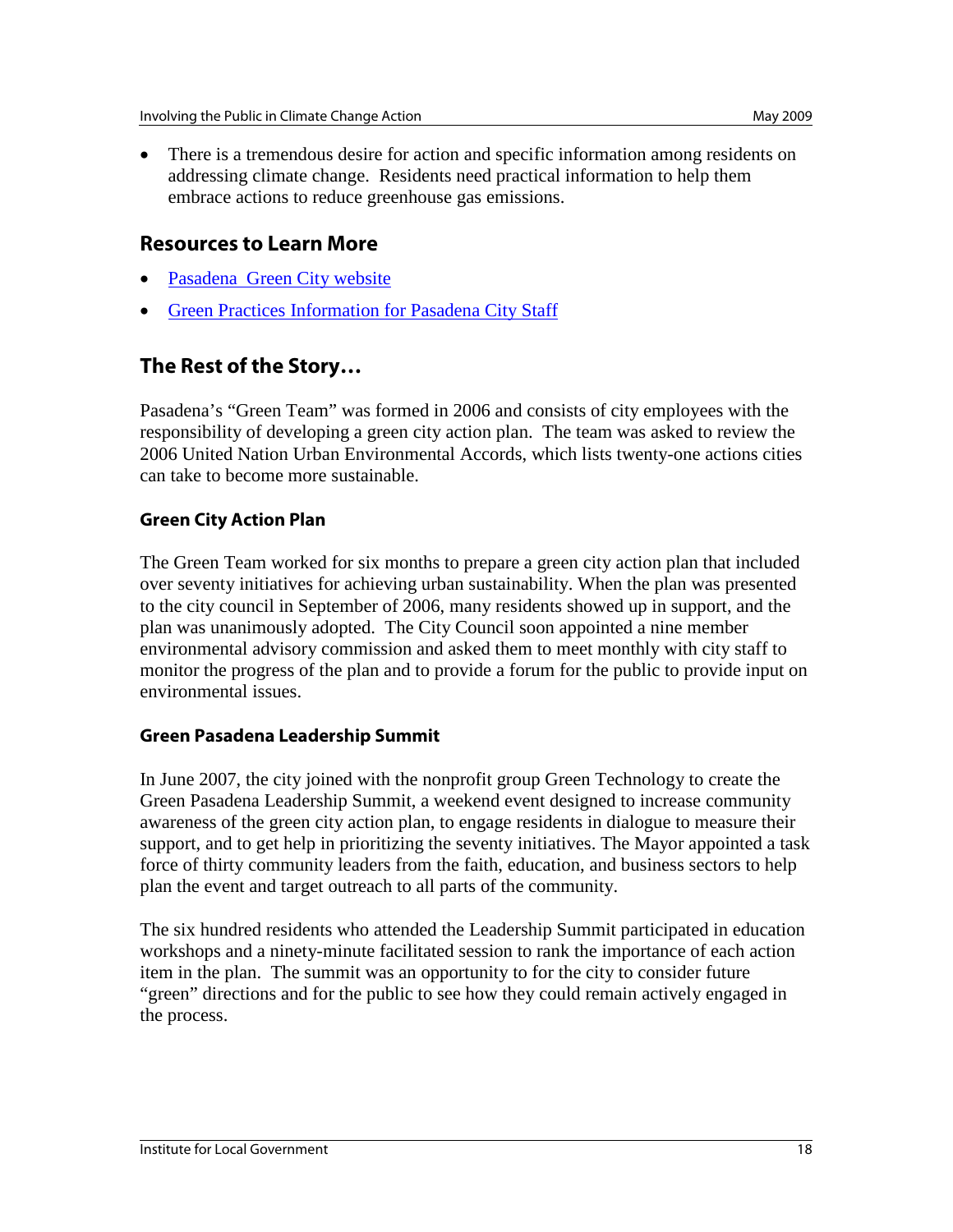# **9) Community: City of San Carlos (San Mateo County)**

## **Population: 28,221**

### **Summary**

San Carlos offers a number of ways community members can participate in the city's efforts to address climate change. A subcommittee of the Citizens General Plan Advisory Committee is participating in the development of a climate action plan that will be integrated with the city's General Plan update. Two community forums involved diverse community members in the planning processes and engaged them in dialogue and choice exercises to prioritize potential climate change actions.

# **Program Highlights**

- Over two hundred youth and adults in San Carlos participated in two community workshops to assist creating a 28-point climate action plan for the city.
- Climate action items are prioritized to identify those that have the most potential to reduce greenhouse gas emissions and the least impact on the city's general fund.
- Residents concerned about climate change and the environment established a community task force, San Carlos Green, to collaborate with the city on green actions.
- The San Carlos Chamber of Commerce created a green business task force to promote green business practices in the monthly Chamber newsletter.

## **Climate Action Connection**

Providing reliable and objective information helps residents understand the causes, impacts, and solutions to climate change, as well as the cobenefits of actions that reduce greenhouse gas emissions. Involving the public in the development of climate change policies and programs builds community awareness and support for local actions address this issue.

San Carlos is a charter member of the Joint Venture: Silicon Valley Climate Protection Initiative, working with all forty-two cities and counties in Silicon Valley to create Greenhouse Gas Inventories, Climate Action Plans and a purchasing pool to make clean energy more affordable in order to reduce greenhouse gas emissions.

- Use different techniques to get the word out (e-mail, web site, posters, newsletters) and involve different types of groups; have evening meetings where possible to maximize participation.
- Community participation is important in addressing climate change since city operations only generate 1-3 percent of the total greenhouse gas emissions.
- Just because something happens in the city, doesn't mean the city has to be in the lead. Observed one city official, "If other people are willing to be in front of the parade, let's let them do it."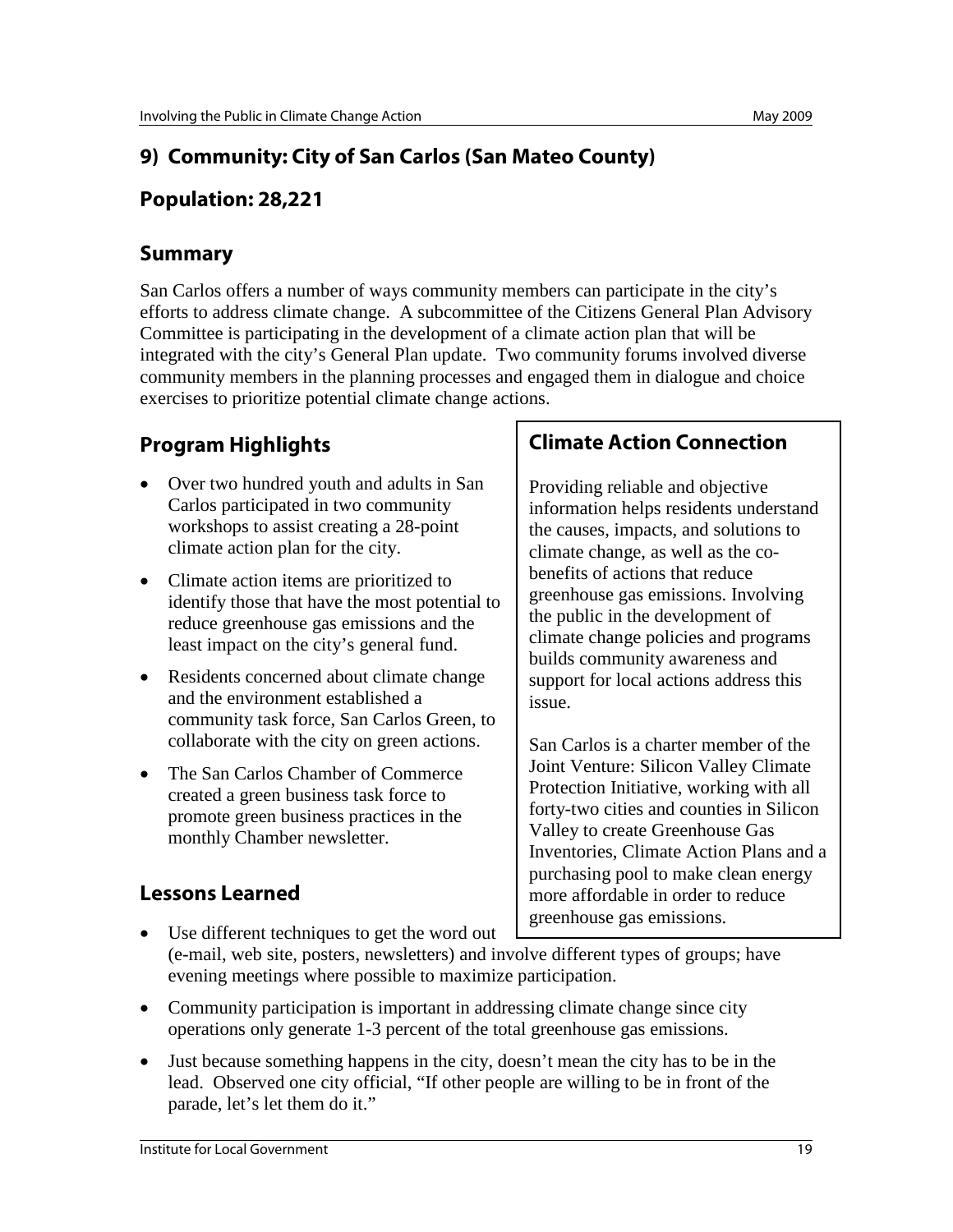#### **Resources to Learn More**

- [San Carlos Green Program](http://cityofsancarlos.org/gov/depts/cm/green_programs_n_climate_protection/default.asp)
- [San Carlos Green Community Task Force](http://www.sancarlosgreen.org/)
- [Bay Area Green Business Certification Program](http://www.greenbiz.ca.gov/)

## **The Rest of the Story…**

The original goals of San Carlos's efforts to develop a city green program were to include different sectors of the community, educate the public about climate change including how residents could reduce their collective carbon footprint, and ensure that all of the relevant stakeholders were involved in discussions about how to achieve the city's goals to address climate change and reduce greenhouse gas emissions.

#### **City Involves the Community to Develop Climate Action Plan**

To support the city's efforts, a group of interested residents formed a nonprofit task force called San Carlos Green. City staff asked them to reach out to the community at-large to educate and involve more people. The city also asked the local Chamber of Commerce to create a green business task force and to include a green column in its newsletter that is sent to eight hundred local businesses. The city collaborates with a variety of other local and regional groups and organizations to supplement limited city resources and to obtain expert assistance.

San Carlos calculated its community-wide carbon footprint and developed a 28-point climate action plan. The plan was developed with community participation, including input from over two hundred youth and adults who attended two community forums. Consultants facilitated small group discussions at the forums, as well as sticker voting exercises to enable participants to thoughtfully prioritize climate action items and to identify new items. A key consideration in evaluating the options was the potential financial impact on the city's budget. At a time when city budgets are being cut, it was important to be realistic and prioritize items that have the greatest potential impact on reducing carbon emissions with the least impact on the city's budget.

#### **Working with the Business Community**

The city's efforts to work with the business community have also been successful. By leveraging collaborative relationships, twenty local businesses are enrolled in San Mateo County's Green Business Certification program (part of the Association of Bay Area Government's Bay Area Green Business Certification Program), more than any other city in the county. The city suggests to local business owners that although the program may cost money initially, in the log run it will save more money and may give them a visible competitive edge. The San Carlos Chamber of Commerce recently teamed up with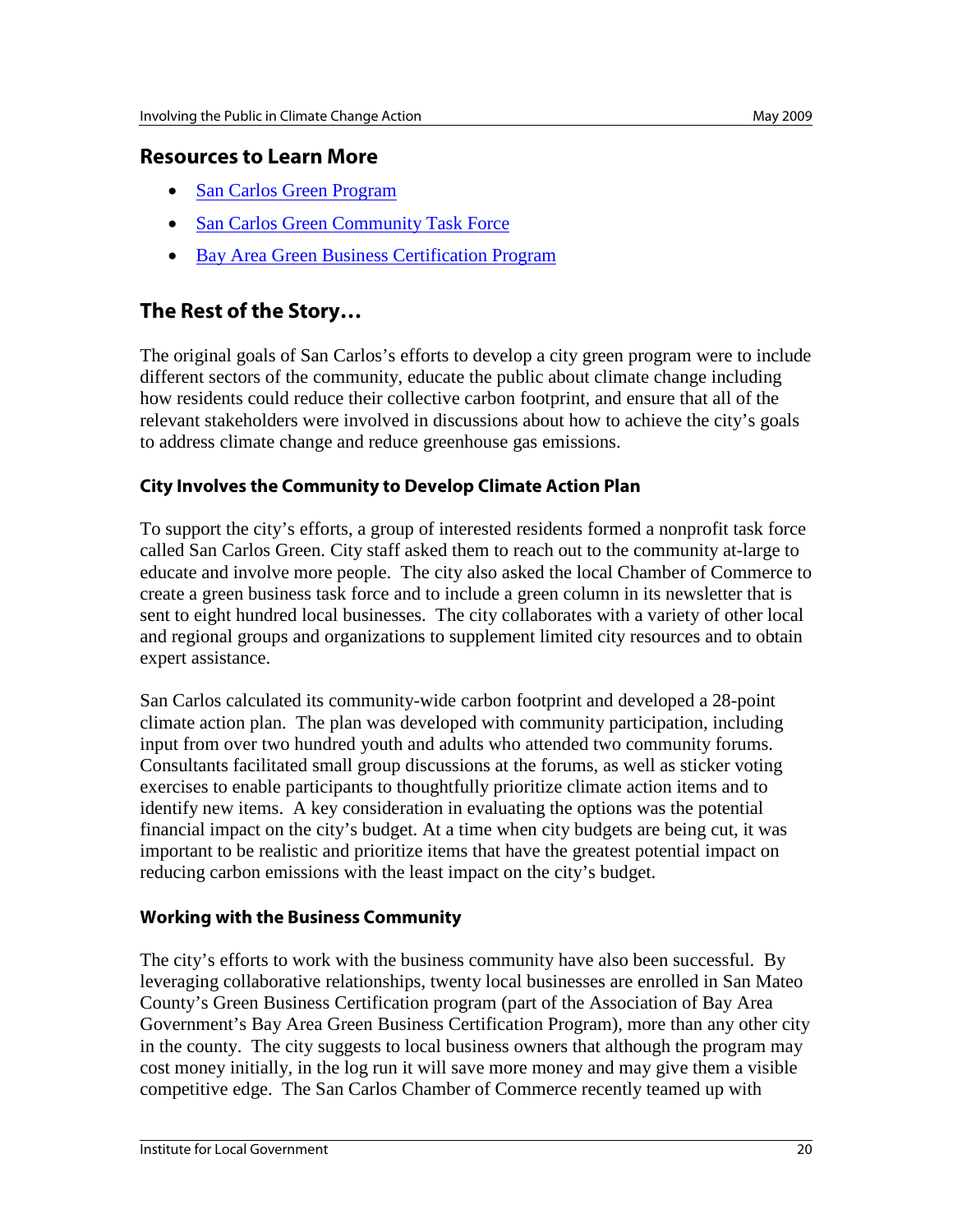Sustainable San Mateo County to create a local green business tradeshow at the local library which has since been repeated in several neighboring cities.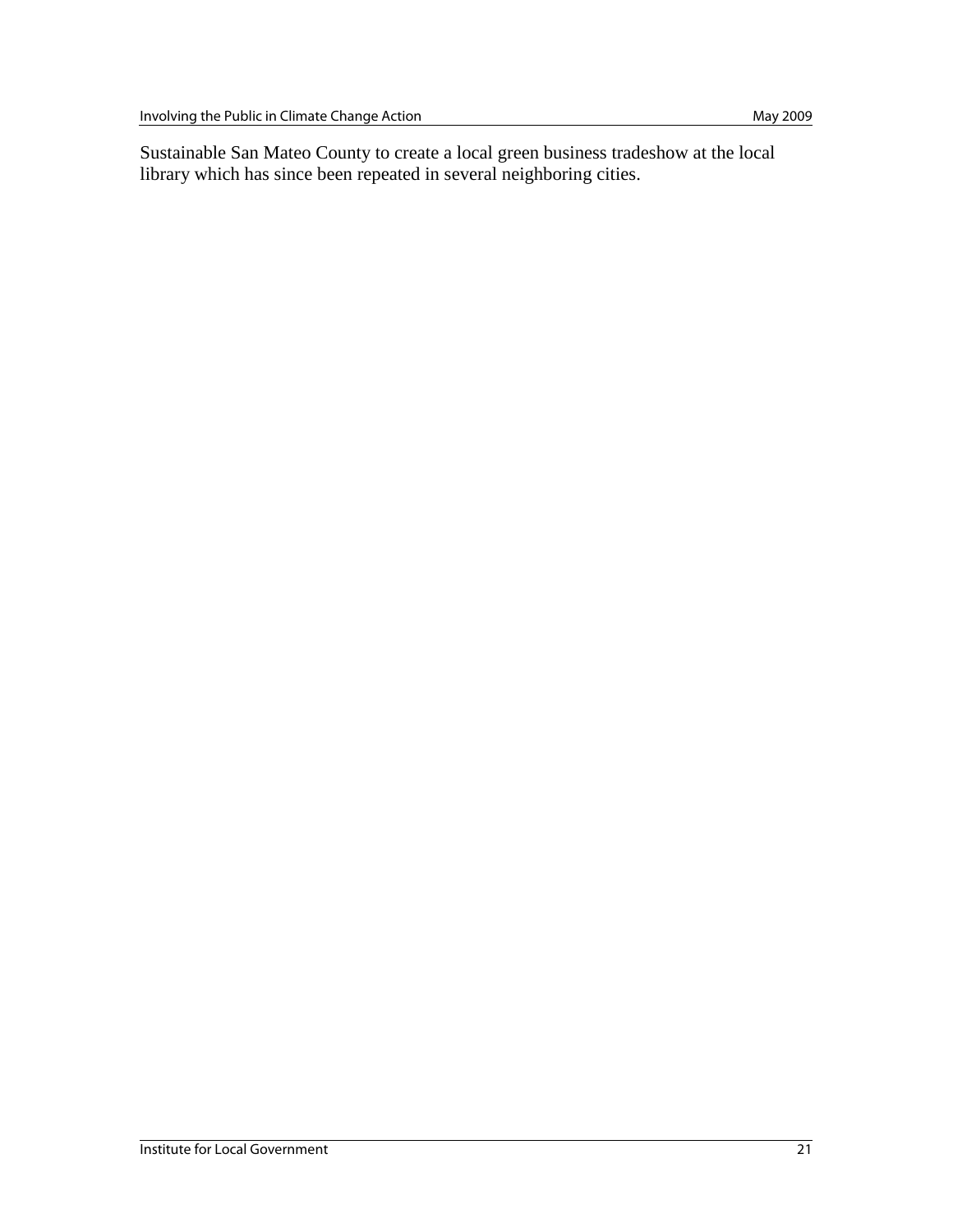# **10) Community: City of South Pasadena (Los Angeles County)**

### **Population: 24,574**

#### **Summary**

South Pasadena encourages residents to become involved with the city's efforts to raise awareness and stimulate action on climate change by serving on a city commission, collaborating on a bicycle master plan, and volunteering to plan the annual Green Living Expo/ Clean Air Car Show/ Film Festival.

# **Program Highlights**

- Over 30 local residents, including city officials and youth commissioners, meet monthly to plan an event now in its third year that draws 5,000-8,000 people annually to learn about climate change and a variety of green practices.
- Residents serve on the city's Natural Resources and Environmental Commission, which recently proposed a green purchasing policy for city agencies.
- Over 100 residents participated in creating and revising a master plan for bicycling in the city.

# **Lessons Learned**

# **Climate Action Connection**

Providing reliable and objective information helps residents understand the causes, impacts and solutions to climate change, as well as the co-benefits of actions that reduce greenhouse gas emissions. Involving the public in the development of climate change policies and programs builds community awareness and support for local actions address this issue.

Community involvement in South Pasadena has enriched the city's efforts to address climate change and provide information to residents.

- Understand your target audience and be able to provide information to different people who may not understand the complicated terms and concepts involved in climate change. Be able to talk about it in non-technical terms.
- Let people know how climate change affects them individually, such as by talking about how air pollution affects their children's and pet's health.
- When designing an event to raise awareness about climate change, try to offer a variety of things so you can cast a wider net and attract more participants; offer a comprehensive event that includes the entire family.